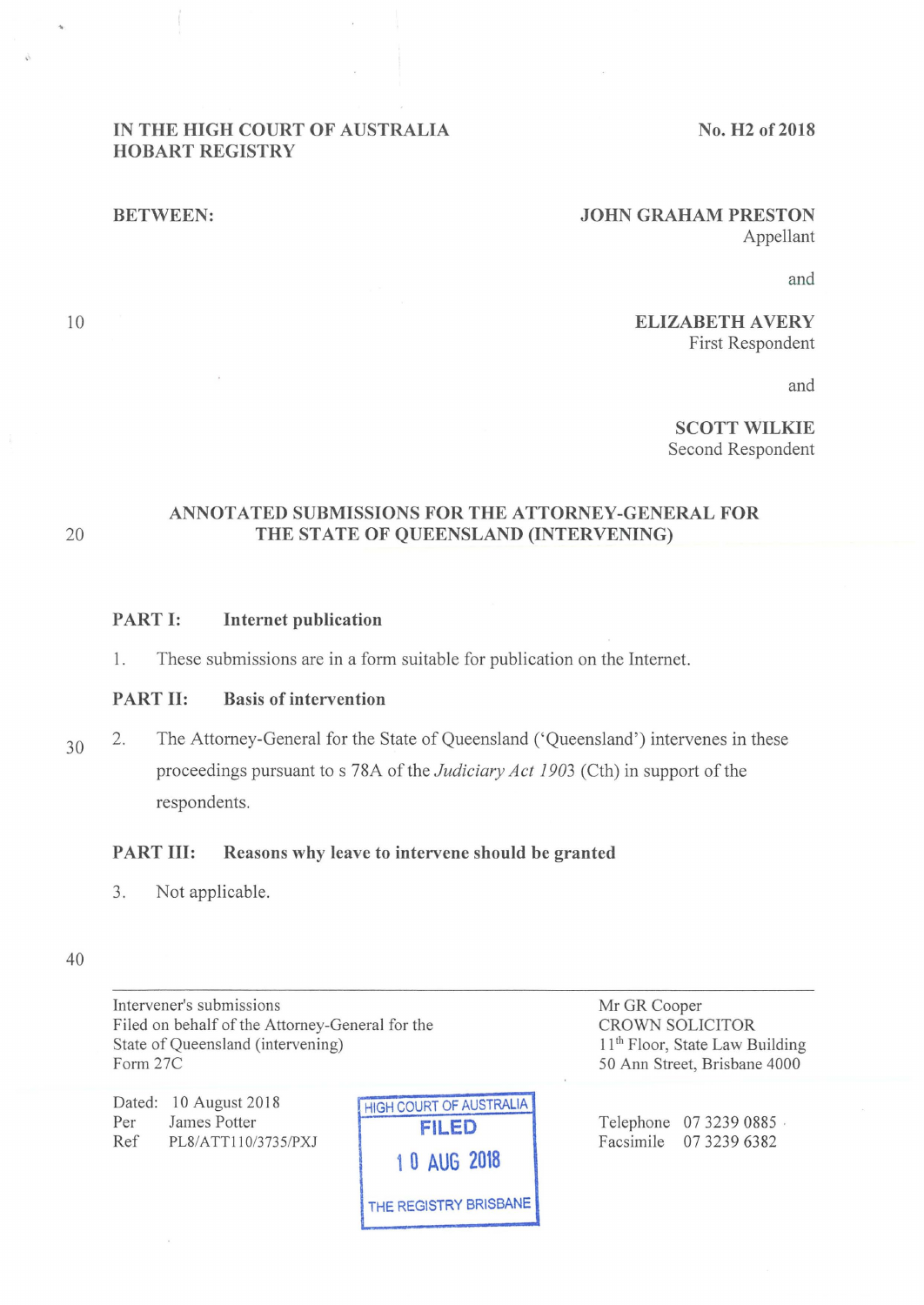## PART IV: **Submissions**

## *Summary of argument*

- 4. Noting the relation between this matter and *Clubb v Edwards,* Queensland makes the following submissions:
- 10 (a) First, 'the law's need to treat like cases alike' 1 is as central to constitutional law as to any other area of law. There is no relevant difference between s 9 of the *Reproductive Health (Access to Terminations) Act 2013* (Tas) ('the Tasmanian law') and s 185D of the *Public Health and Wellbeing Act 2008* (Vie) ('the Victorian law'), which might justify their different treatment.
	- (a) Second, notwithstanding their differences, the written submissions of the second respondent, the Commonwealth and the State interveners in *Clubb* each proceed on the basis that:
		- (i) A statute will burden the freedom if, in its legal or practical operation, it has the effect of restricting or limiting the making or content of a political communication.<sup>2</sup>
		- (ii) The justification of any burden must account for the nature and extent of the burden. Accordingly, a burden must be not only identified, but its nature and extent described, before an answer can be given to the third *Lange*  question.<sup>3</sup>
		- (iii) A burden of the nature and extent imposed by the law impugned in *Clubb*  will be justified if it is rationally connected to the pursuit of a purpose which

40

- <sup>1</sup> Tame v New South Wales (2002) 211 CLR 317, 417 [295] (Hayne J).<br><sup>2</sup> See, in *Clubb v Edwards, written submissions of the second respondent, [28]; Cth A-G, [17], [45]-[46],*
- NSW A-G, [4]; Qld A-G, [15]-[33]; SA A-G, [5.2], [7]-[8]; WA A-G, [13]-[38]. 3 See, in *Clubb v Edwards,* written submissions of the second respondent, [30], [49]; Cth A-G, [19]ff;
- NSW A-G, [23]; Qld AG, [34]; SA A-G, [30]-[40]; WA A-G, [39].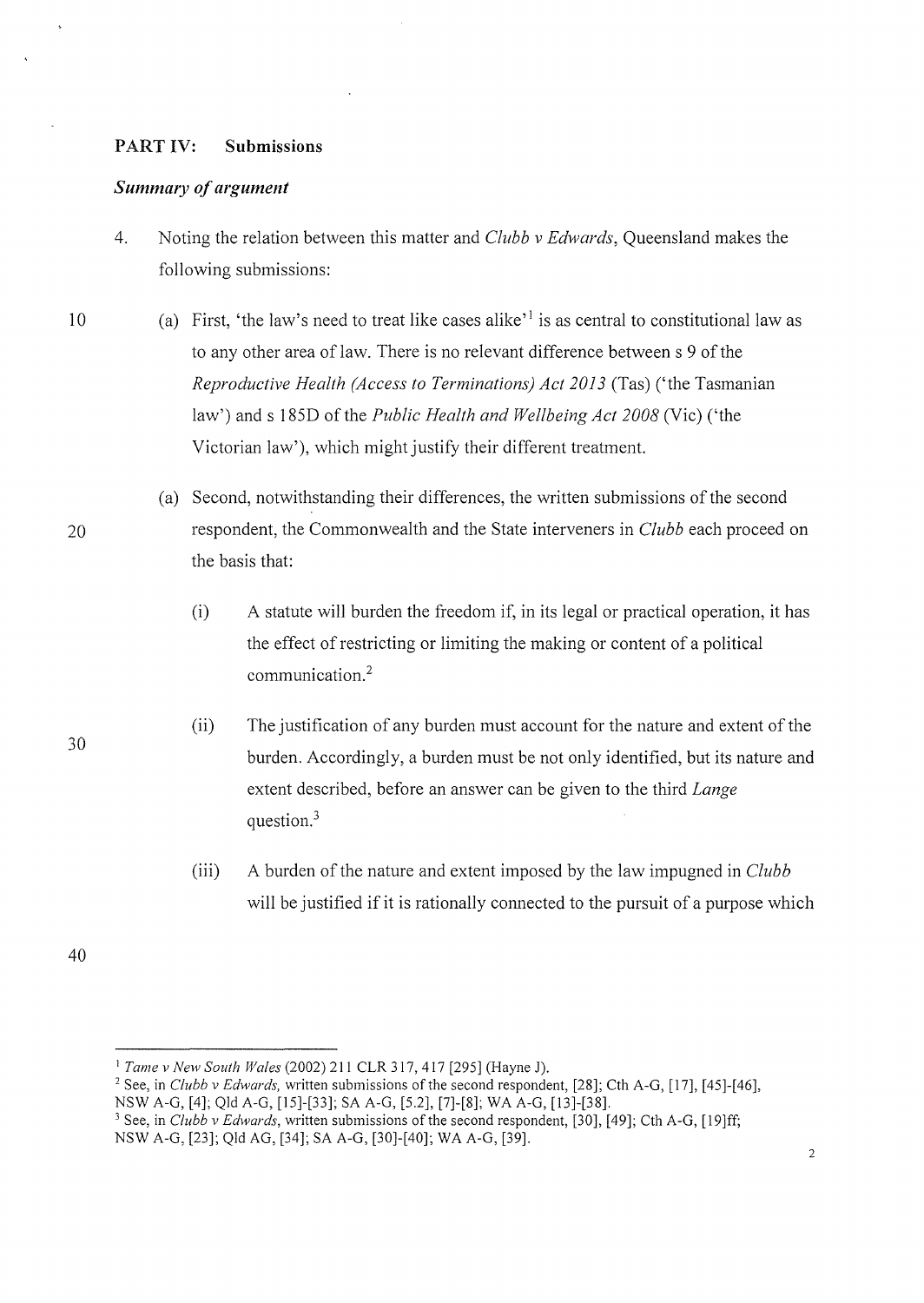is 'compatible' . 4 In such cases, it is unnecessary (and therefore unhelpful) to resort to the other analytical tools described in *McCloy.* 

- (b) Third, the different submissions made by the second respondent, Queensland, and South Australia<sup>5</sup> (on the one hand), and New South Wales and Western Australia<sup>6</sup> (on the other) as to the existence of a burden in *Clubb,* make good Queensland's point<sup>7</sup> that the question of whether a restriction or limitation is more than 'inconsequential' is necessarily, ultimately one of degree. 8 In both *Clubb,* and the present matter, the burden  $-$  if it exists  $-$  is marginal. Where a test of degree produces binary results, it is unsurprising that its application in borderline cases may produce either a negative or a slight positive. Any test of degree will necessarily call for a line to be drawn, and minds will inevitably differ about precisely where to draw it. The consequence in marginal cases is that different outcomes may be produced. That, and not any difference in approach to principle, explains the different submissions.
- 5. It is necessary to elaborate only on the first of those submissions.

## *Statement of argument*

#### 30 Like cases

6. The law must treat like cases alike: only relevant differences may yield different results.<sup>9</sup> That is a requirement of the rule of law,  $10^{10}$  as central in constitutional cases as in any other.<sup>11</sup>

10

<sup>&</sup>lt;sup>4</sup> See, in *Clubb v Edwards*, submissions of the second respondent, [51]; Cth A-G, [5], [40]; Qld A-G [6]; SA A-G [23], [41]; WA A-G, [39]. The respondents make the same submission in *Preston:* see respondents'

<sup>40</sup> 

submissions at 15 [76].<br><sup>5</sup> See, in *Clubb v Edwards*, submissions of the second respondent, [28]; Qld A-G [41]; SA A-G, [8].

<sup>&</sup>lt;sup>6</sup> See, in *Clubb v Edwards*, submissions of the NSW A-G, [8]; WA A-G, [38].<br><sup>7</sup> Submissions for the Qld A-G, [22].<br><sup>8</sup> See submissions of the Qld A-G, [16]-[25], [40] and for the WA A-G, [17]-[19], [38].<br><sup>9</sup> Green v The

<sup>10</sup> Ibid.

 $<sup>11</sup>$  This is so even if it is accepted that '[j]udicial exposition of the Constitution does not replace the Constitution</sup> or its meaning' *(McGinty v Western Australia* (1996) 186 CLR 140, 235 (McHugh J)), and that 'the doctrine of stare decisis should not be so rigidly applied to constitutional as to other laws' *(Australian Agricultural Co v Federated Engine-Drivers and Firemen's Association of Australasia* (1913) 17 CLR 261, 278 (Isaacs J)). In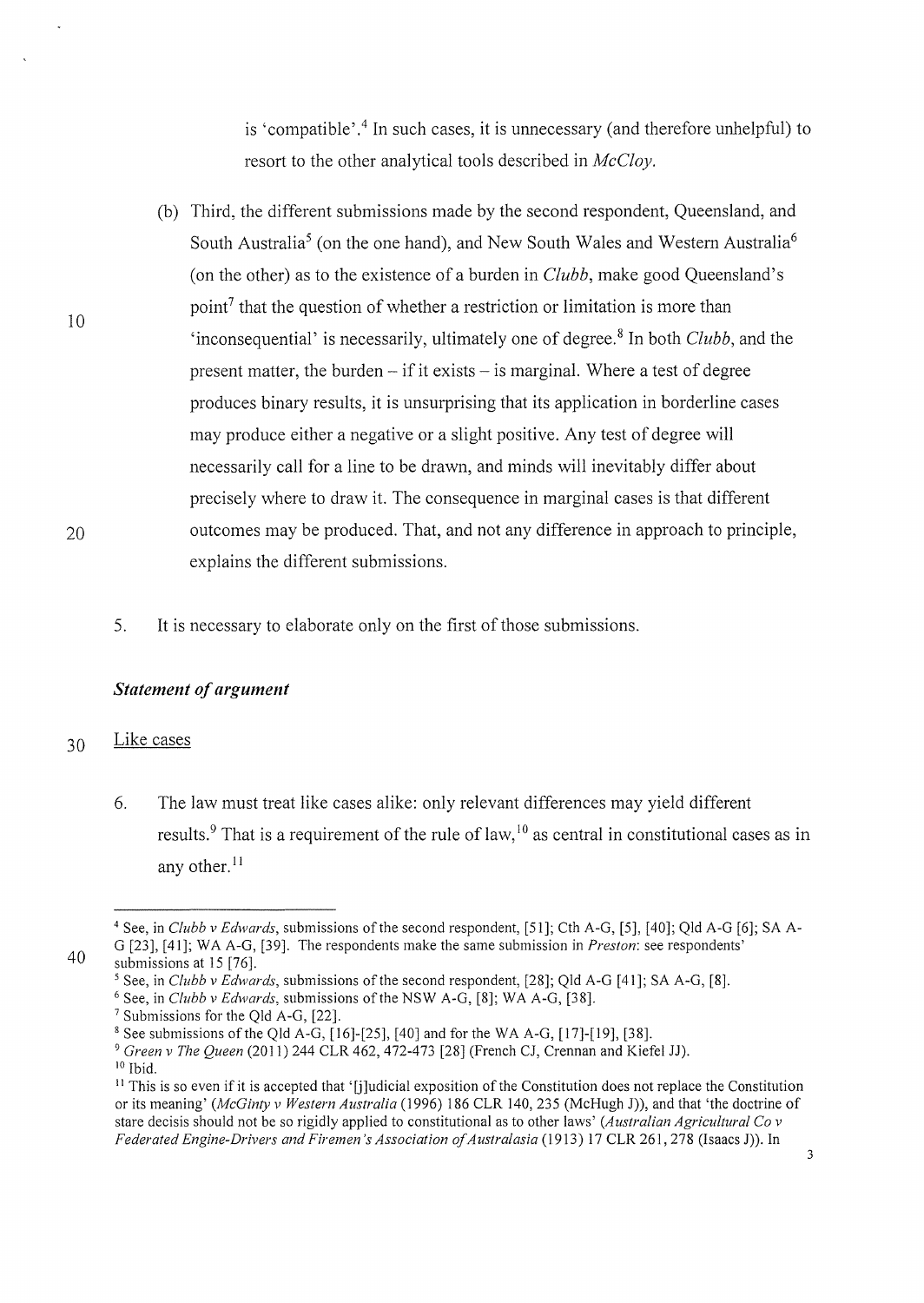- 7. There are two interrelated, overarching reasons why this Court would not apply the *Lange* test at a level of granularity which enabled the identification of a relevant difference between the Tasmanian law and the Victorian law:
	- (a) *First,* to do so would be to review impermissibly the relative merits of competing legislative models,  $12$  and to exceed the limits of the judicial function.  $13$
- 10
- (b) *Second,* the Court should avoid an approach to the *Lange* test, and in particular to justification analysis, which is case-specific and therefore incapable of giving rise to a general rule to guide future behaviour.<sup>14</sup> As discussed below, principle points against an approach which – to adopt the simile of Roberts J in *Smith v Allwright* - would render the precedential value of decisions on the implied freedom like 'a restricted railroad ticket, good for this day and train only'.<sup>15</sup> Legislatures 'should know, and are entitled to know, the limits of their legislative powers' . 16
- 8. With those considerations in view, and in the context of a simultaneous challenge to two analogous laws, Queensland makes the following submissions.

# The nature and extent of the burden in each case is alike

30

20

9: On the assumption that each law does restrict the freedom to an extent that is 'real' or 'meaningful', Queensland submits that the extent of the burden imposed by s 9 of the Tasmanian law is materially indistinguishable from the extent of the burden imposed by

<sup>40</sup> 

circumstances where the correctness of a constitutional principle is not in issue, the rule of law must require that principle's consistent application.

<sup>12</sup> *Brown v Tasmania* (20 17) 91 ALJR 1089, 1143 [282], 1144 [286] (Nettle J).

<sup>&</sup>lt;sup>13</sup> *McCloy v New South Wales* (2015) 257 CLR 178, 195 [2] (French CJ, Kiefel, Bell and Keane JJ).

<sup>&</sup>lt;sup>14</sup> Adrienne Stone, 'The limits of constitutional text and structure: Standards of review and the freedom of political communication' ( 1999) 23 *Melbourne University Lmv Review* 668, 691.

<sup>&</sup>lt;sup>15</sup> Smith v Allwright, 321 US 649, 669 (1944), quoted by *Trident General Insurance Co Ltd v McNiece Bros Pty* Ltd (1988) 165 CLR 107, 130 (Brennan J).

<sup>&</sup>lt;sup>16</sup> McCloy v New South Wales (2015) 257 CLR 178, 216 [74] (French CJ, Kiefel, Bell and Keane JJ), citing Aharon Barak, *Proportionality: Constitutional Rights and Their Limitations* (Cambridge University Press, 2012), 379. See also 238 [151] (Gageler J, noting the desirability of 'consistency and predictability in the application of the implied freedom').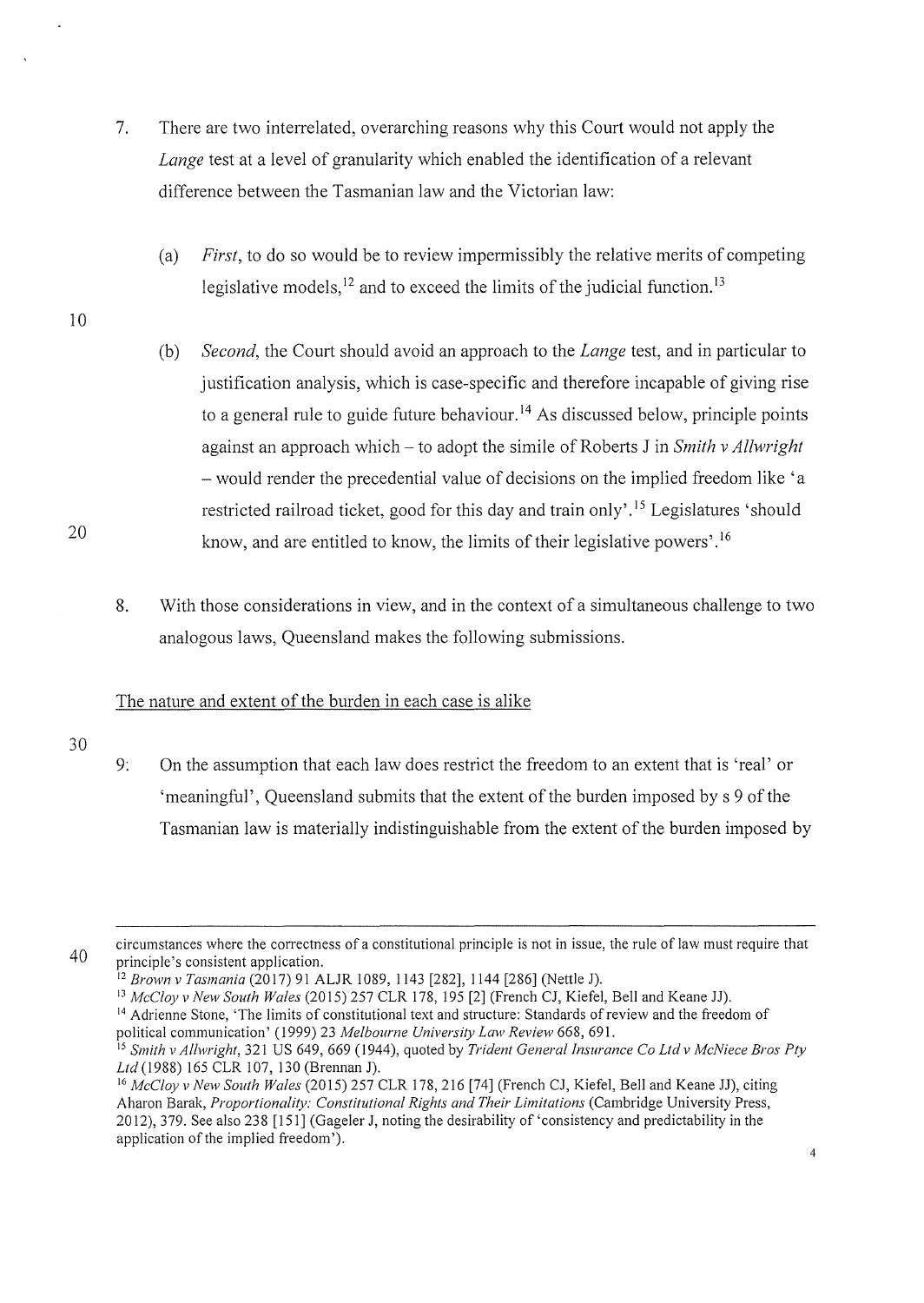s 185D of the Victorian law. So much is revealed by an enquiry into the legal operation and practical effect of the law. <sup>17</sup>

- 10. The legal operation of the Tasmanian law on the implied freedom is largely coextensive with the legal operation of the Victorian law on the implied freedom. To the extent the restrictions imposed by the laws are not co-extensive in their legal operation, 10 each is narrower than the other in different respects: the Victorian law is slightly narrower in that it is limited to communications that would be 'reasonably likely to cause distress or anxiety'; the Tasmanian law is slightly narrower in that it is limited to communications which constitute a 'protest'. For that reason, it is not possible to conclude that, as a matter of legal operation, one law's effect on the implied freedom is more extensive than the other's.
- 20 30 11. Contrary to the appellant's submissions, the fact that the Tasmanian law is directed to 'protests' does not mean that its legal operation effects a 'viewpoint discrimination'. <sup>18</sup> The appellant submits that the word 'protest' when used in the phrase 'a protest in relation to terminations ... ' in s 9(1) means 'protest *in opposition* to terminations'. 19 While it may be accepted that 'protest' connotes opposition to something,<sup>20</sup> the definition in s 9(1) does not use the preposition 'against' and does not identify anything that the protest must oppose to qualify as 'a protest' for the purposes of the definition. Instead, the definition employs the connecting phrase 'in relation to', which is an expression 'of broad import<sup>21</sup> and 'requires no more than a relationship, whether direct or indirect, between two subject matters'. 22 The appellant acknowledges as much at [45(a)] of his submissions.<sup>23</sup> Were a protest to be organised outside a clinic in

40

<sup>22</sup> O'Grady v Northern Queensland Co Ltd (1990) 169 CLR 356, 376 (McHugh J). See also *Smith v Federal Commissioner of Taxation* (1987) 164 CLR 513, 533 (Toohey J); *PMT Partners Pty Ltd (in liq) v Australian National Parks and Wildlife Service* (1995) 184 CLR 301, 328 (Toohey and Gummow JJ).

<sup>23</sup> In the very least, there is a logical inconsistency in saying on the one hand (at [42]), that 'protest in relation to terminations' must mean 'protest *against* tenninations' and, on the other hand (at [45(a)]), that 'protest in

<sup>17</sup>*Monis v The Queen* (2013) 249 CLR 92, 142 [108] (Hayne J); *Tajjour* (2014) 254 CLR 508, 560 [71] (Hayne J); *Brown v Tasmania* (2017) 91 ALJR 1089, 1118 [150] (Kiefel CJ, Bell and Keane JJ), 1123 [180] (Gageler J), 1132 [237] (Nettle J), 1149 [307], 1165 [395] (Gordon J).

<sup>&</sup>lt;sup>18</sup> Appellant's submissions in *Preston* at 10 [48], referring to 7 [42].<br><sup>19</sup> Appellant's submissions in *Preston* at 7 [42].

<sup>&</sup>lt;sup>20</sup> Susan Butler (ed), *Macquarie Dictionary* (Macquarie Dictionary Publishers, 6<sup>th</sup> ed, 2013) 1179; JA Simpson and ESC Weiner, *The Oxford English Dictionary* (Clarendon Press, 2<sup>nd</sup> ed, 1989) vol 12, 684.<br><sup>21</sup> O'Grady v Northern Queensland Co Ltd (1990) 169 CLR 356, 374 (Toohey and Gaudron JJ).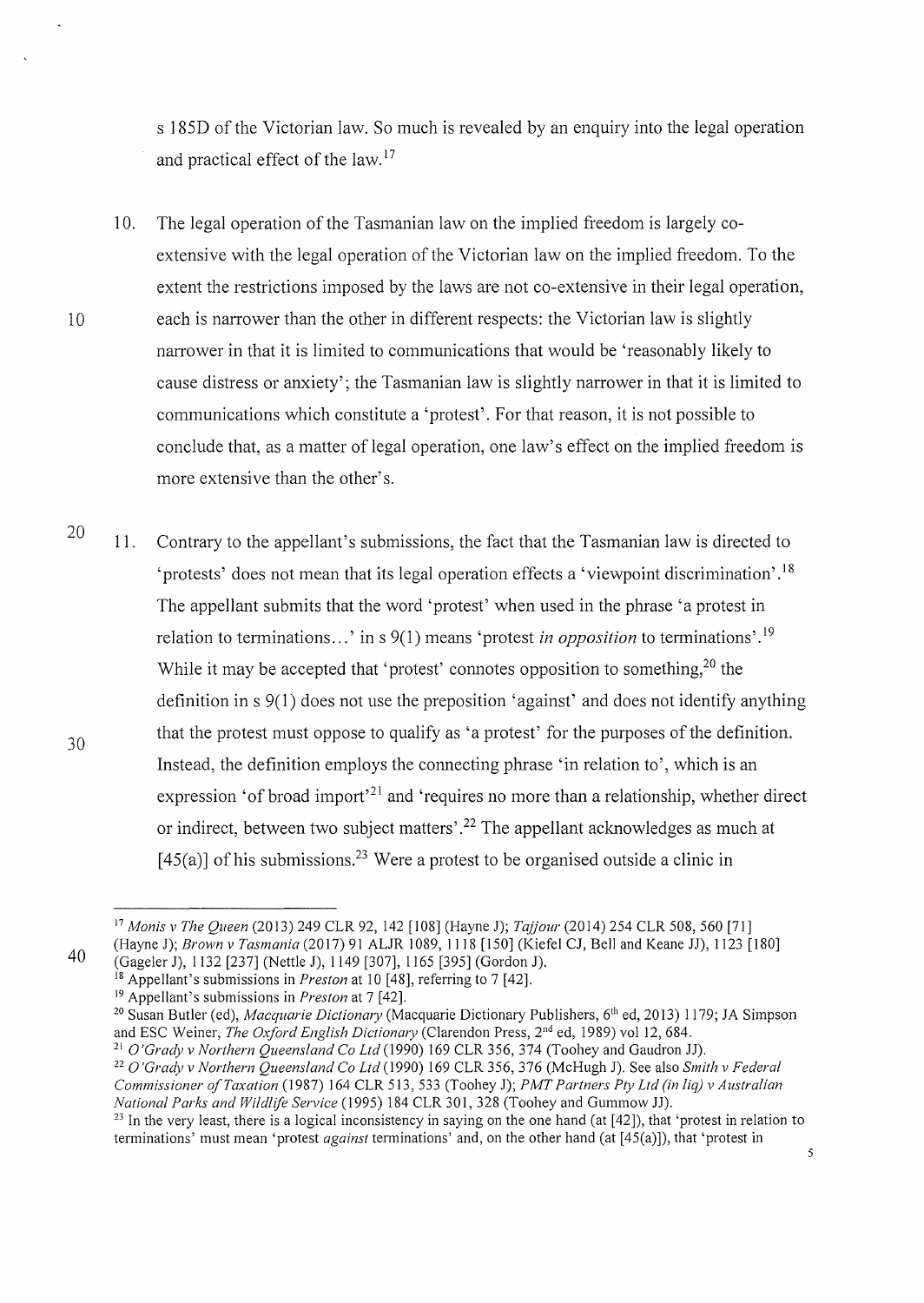opposition to terminations as well as a counter-protest with an opposing position, both would qualify as prohibited behaviour on the ordinary meaning of 'protest' and the ordinary meaning of 'in relation to'. Any discriminatory effect of the Tasmanian law cannot be attributed to its legal effect.

12. In terms of 'practical effect', each law affects the 'real world ability of a person or 10 persons to make or to receive communications which are capable of bearing on electoral choice<sup> $24$ </sup> in the same way.<sup>25</sup> In particular, the words 'able to be seen or heard by' in the definition of 'prohibited behaviour' ins 9(1) of the Tasmanian law reveal a close connection between the 'protest' and its capacity to detrimentally impact on 'a person accessing, or attempting to access, premises at which terminations are provided'. As the respondents submit, and the evidence upon which they rely demonstrates, 'protests' 20 by their nature are reasonably likely to cause distress or anxiety to women and others accessing or attempting to access a clinic.<sup>26</sup> For that reason, the practical effect of each law is to prohibit effectively the same category of political communications. Moreover, even if it were possible to hypothesise some isolated examples of political communication to which one law would apply but not the other, it would not follow that the general effect of one law on the implied freedom was, in any appreciable sense, more extensive.

30

13. Given the substantial similarity in the laws' legal operation, it is unsurprising that their practical effects on the implied freedom are indistinguishable. The practical effect of a law is necessarily assessed by reference to the relevant aspects of the legal and factual context in which that law operates. In some contexts, inquiries as to 'practical effect' will frequently (perhaps invariably) mandate close attention to facts which are peculiar to the time and place (that is, jurisdiction) in which the law applies. Section 92 is an

relation to tenninations' may mean a protest which is not even on the topic of terminations, let alone against them.<br><sup>24</sup> Brown v Tasmania (2017) 91 ALJR 1089,1125 [188] (Gageler J).

<sup>&</sup>lt;sup>25</sup> Consistently with that submission, the appellant in *Preston* has, with one exception, simply adopted the submissions ofthe appellant in *Clubb* as to practical effect: see appellant's submissions at 10 [48]. The appellant's one exception (which is addressed to the idea that the Tasmanian law is discriminatory in its legal rather than practical operation) is misconceived for the reasons set out above at paragraph [11]. 26 Respondents' submissions in *Preston,* 7-8 [38]-[40].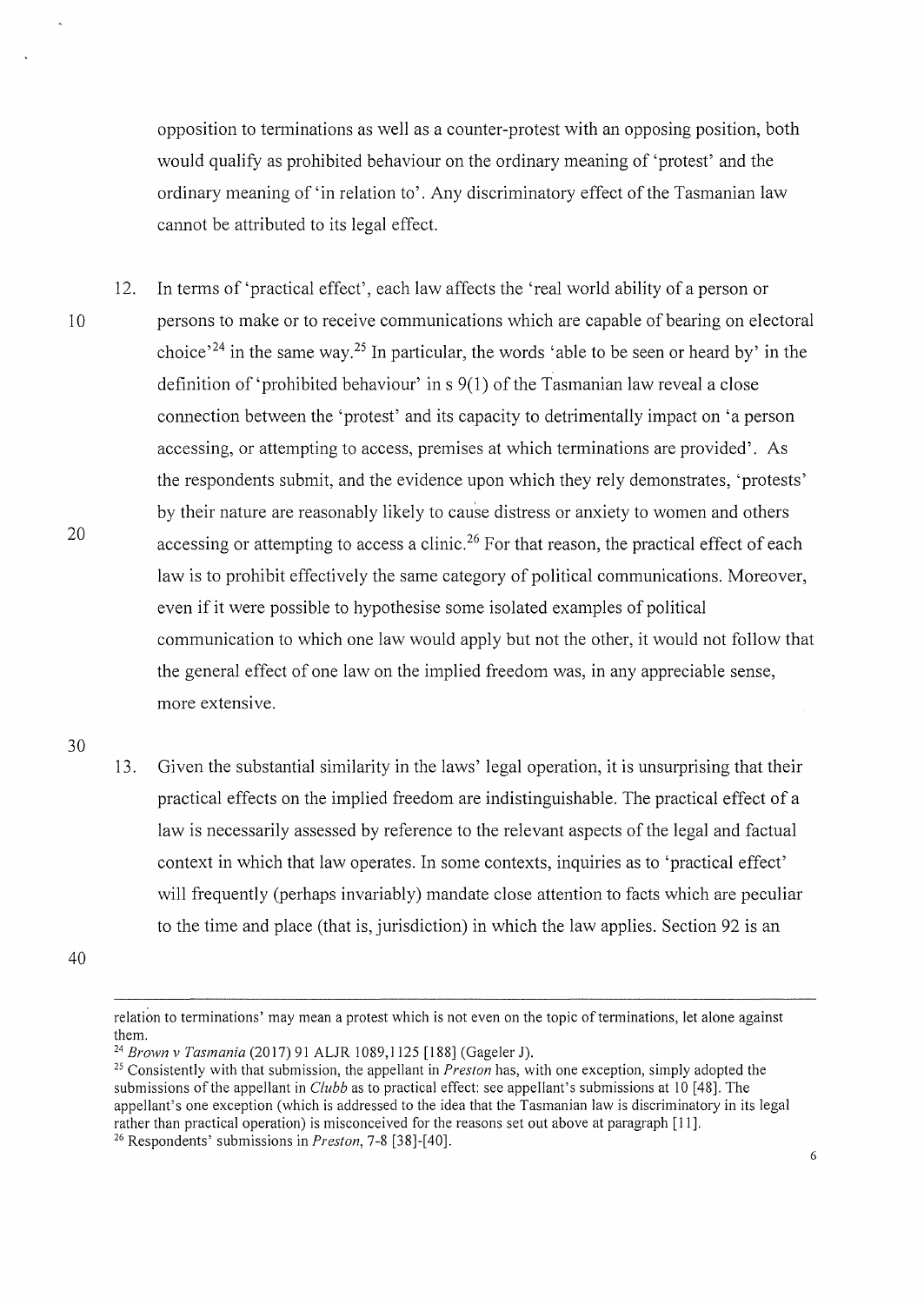example.<sup>27</sup> The relevance in constitutional cases of practical effects of that kind presents difficulties, not the least of which is the 'unattractive' consequence that a law might 'surreptitiously' become invalid, because 'changes in the milieu in which the Act operates produce<sup>[]</sup> a change in the practical operation of the law'.<sup>28</sup> A further difficulty is presented if the relevant constitutional facts must be proved or agreed (in circumstances in which agreement may prove difficult).<sup>29</sup>

10

14. In the context of the implied freedom, the relevant practical effect of a law will rarely be affected by factual matters peculiar to the Australian jurisdiction in which the law applies. That is because the necessarily abstract inquiry as to the general effect of a law on the freedom focuses upon matters which do not relevantly vary between those jurisdictions. As this Court has noted, Australian jurisdictions are increasingly integrated in terms of social, economic and political matters. 30 Moreover, the jurisdictions' legal systems are substantially the same, and operate within the single. unifying structure of the Constitution. Political communication therefore flows in the same way throughout the country. That is why usually (although not invariably), the question of the extent to which a law restricts or limits political communications will yield the same answer as between Australian jurisdictions. That position is not invariable because the peculiar legal context in which a law operates may make a

30

<sup>27</sup>*Mwphy v Electoral Commissioner* (2016) 90 ALJR 1027, 1062 [198] (Keane J, noting that the operation of s 92 'may depend upon the exigencies of trade, commerce and intercourse'). For example, the law found invalid in *Castlemaine Tooheys Ltd* v *South Australia* (1990) 169 CLR 436, which disadvantaged brewing companies that did not use refillable bottles, would not have had a practical protectionist effect if the brewing companies in South Australia had not used refillable bottles but their interstate competitors had: cf *Castlemaine Tooheys* 

<sup>40</sup>  <sup>28</sup> Murphy v Electoral Commissioner (2016) 90 ALJR 1027, 1061 [193]-[194] (Keane J). See also *Armstrong v Victoria [No 2}* (1957) 99 CLR 28, 73-74 (Williams J, suggesting amongst other things that s 92 of the Constitution might render invalid an impost valid at its inception as a reasonable regulation of inter-State trade which ceased to be reasonable because of changes in the circumstances of inter-State trade). That s 92 might render invalid a once valid law must remain true following *Cole v Whitfield* (1988) 165 CLR 360. <sup>29</sup> Betfair Pty Ltd v Racing New South Wales (2012) 249 CLR 217, 273-274 [65]-[66] (Heydon J). See also Amelia Simpson, 'Grounding the High Court's modern s 92 jurisprudence: The case for proper purpose as the touchstone article on s 92' (2005) 33 Federal Law Review 445, 479-481.

<sup>&</sup>lt;sup>30</sup> Lange v Australian Broadcasting Corporation (1997) 189 CLR 520, 572 (Brennan CJ, Dawson, Toohey, Gaudron, McHugh, Gummow and Kirby JJ). See also *Stephens v West Australian Newspapers Ltd* (1994) 182 CLR 211,264 (McHugh J); *Wotton v Queensland* (2012) 246 CLR 1, 31 [79] (Kiefel J); *Unions NSWv New South Wales* (2013) 252 CLR 530, 549 [22] (French CJ, Hayne, Crennan, Kiefel and Bell JJ); *Brown v Tasmania*  (2017) 91 ALJR 1089, 1151 [316] (Gordon J).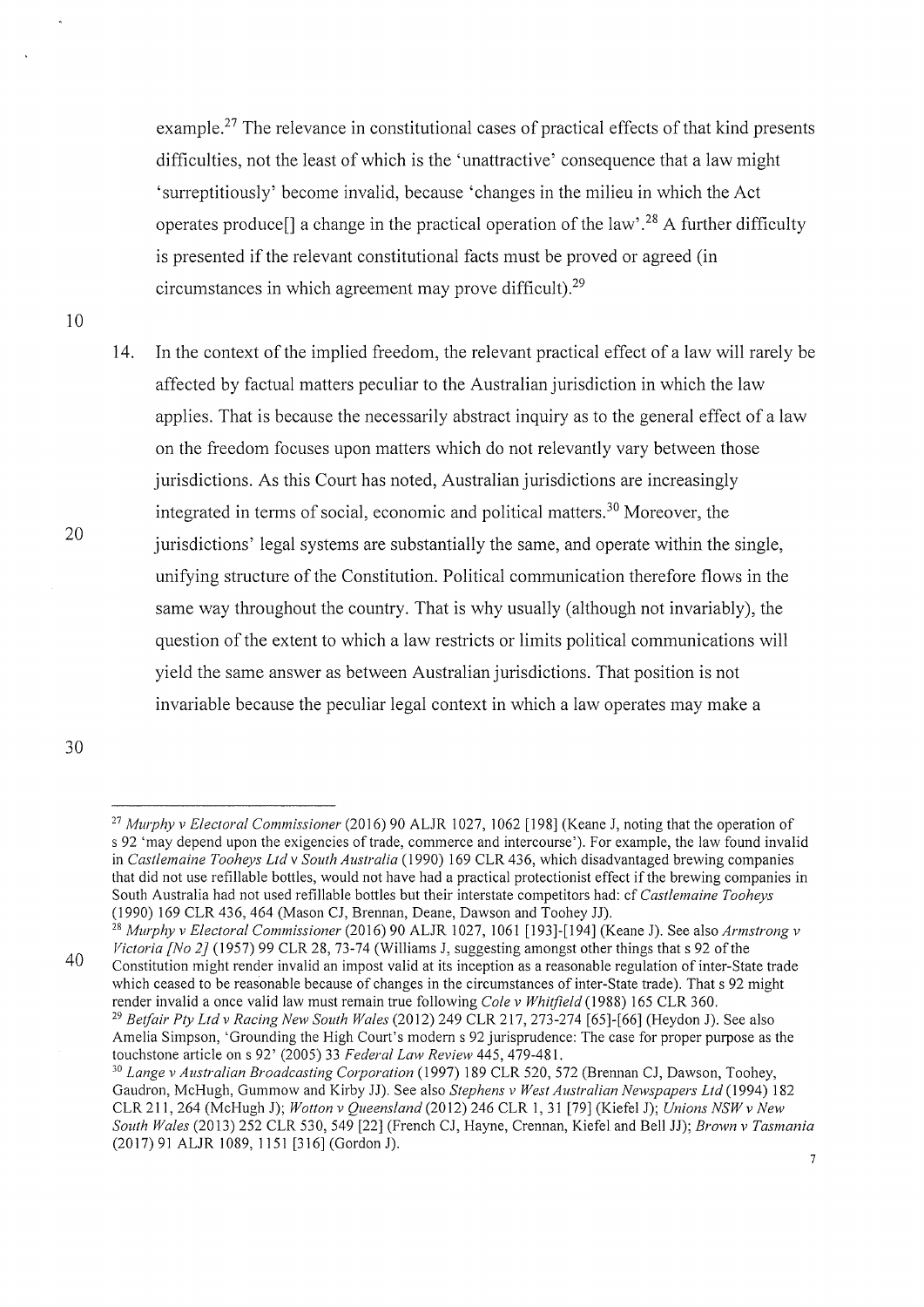difference to an assessment of the extent to which the practical effect of the law restricts or limits political communications.<sup>31</sup>

15. Given that the legal effects of the Victorian and Tasmanian laws are materially indistinguishable and there is nothing in the legal or factual context to suggest the practical effect will be any different, the extent of the burden of each law is the same.

10

# Indistinguishable purposes must be equally compatible

16. The purpose of the Victorian law is, as the second respondent in *Clubb* submits, to protect the safety and well-being, privacy and dignity of persons accessing premises at which terminations are provided.<sup>32</sup> As the respondents in *Preston* submit, the purpose of the Tasmanian law is the same.  $33$  At the very least, it is materially indistinguishable.

20

30

17. Given that the purposes of the two laws are at least materially indistinguishable, it is submitted that both purposes must be equally legitimate or illegitimate. That follows as a matter of logic, because legitimacy turns on a criterion which applies equally to all Australian jurisdictions: compatibility with the maintenance of the constitutionally prescribed system of representative and responsible govemment. 34 The same purpose cannot be legitimate in one Australian jurisdiction and illegitimate in another: if a purpose 'does not impede the functioning of that [constitutionally prescribed] system and all that it entails<sup> $35$ </sup> in one jurisdiction, it cannot be said to do so in another. That must be so irrespective of whether evidence of the mischief at which the law is directed exists at all, or relates only to one jurisdiction.

<sup>31</sup>*Brown v Tasmania* (2017) 91 ALJR 1089, 1113 [111] (Kiefel CJ, Bell and Keane JJ). See also at 1137-1138 [259] (Nettle J) and 1158 [357] (Gordon J). In particular, the legal context might demonstrate that the burden effected by the impugned law is only incremental: see *Brown* at 1125 [188] (Gageler J), 1165 [397] (Gordon J). The present cases do not call for consideration of whether there might be rare cases where the peculiar factual

context may have a like result.<br><sup>32</sup> Second Respondent's submissions in *Clubb* at 10 [34]; Respondents' submissions in *Preston* at 14 [68].<br><sup>33</sup> See also Second Respondent's submissions in *Clubb* at 10 [34]-[35].<br><sup>34</sup> M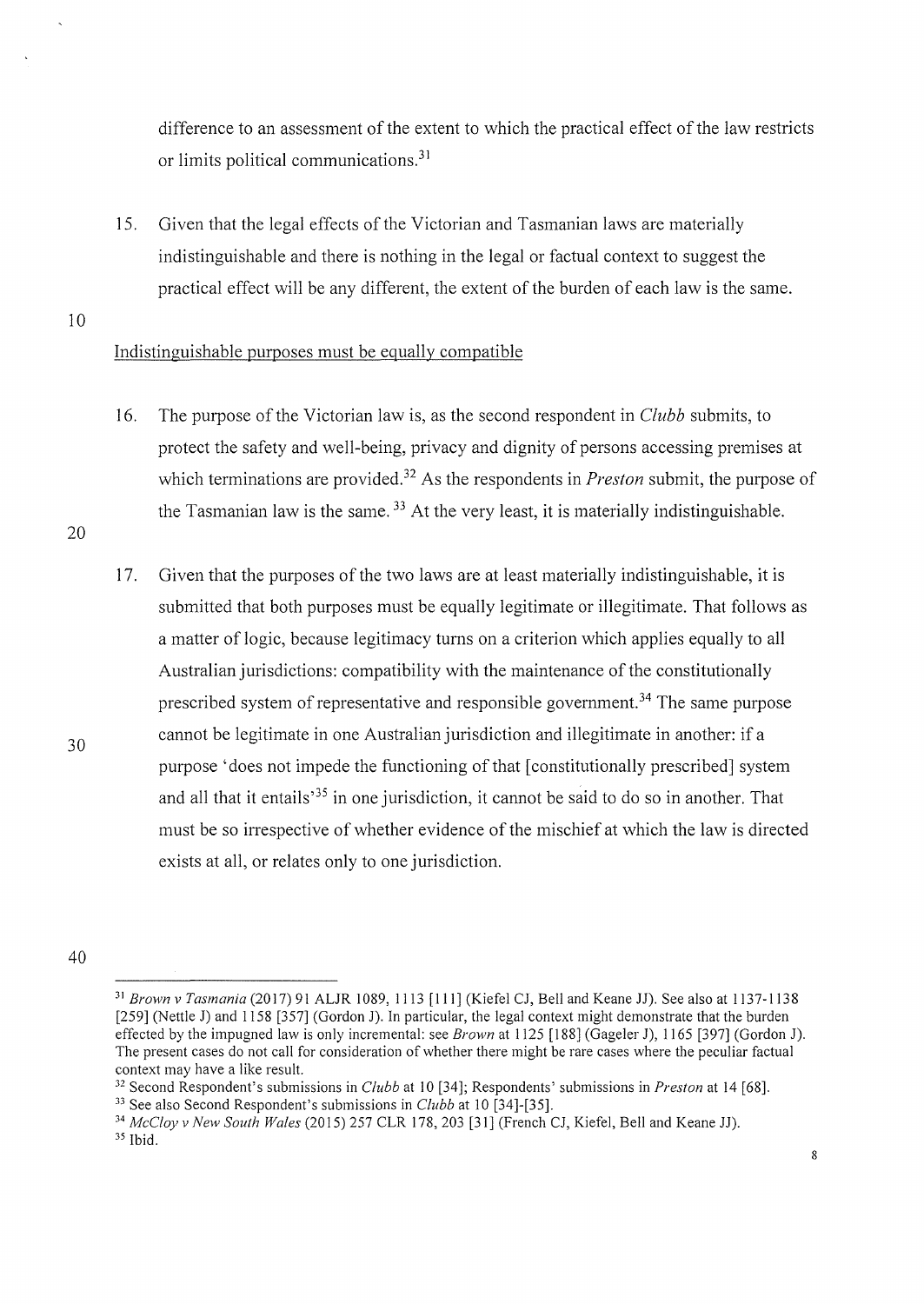18. For the reasons given by the second respondent in *Clubb* and adopted by the respondents in this proceeding, the indistinguishable purposes are legitimate.<sup>36</sup>

#### The justification analysis in each case is alike

20

19. Some observations can be made about the consequences that flow from the justification 10 analysis in respect of s 185D of the Victorian law for the justification analysis in respect of s 9 of the Tasmanian law.

- 20. 'Suitability' is relevant irrespective of the mode of analysis employed.<sup>37</sup> It involves asking whether the means further, or are 'rationally connected' to the end in some way. 38 Although the Victorian and Tasmanian laws have the same end, they have adopted slightly different means to achieve that same end. However, where the end is constant and the means have an indistinguishable legal operation and practical effect, a conclusion of suitability in respect of one law must lead to a conclusion of suitability in respect of the other. In those circumstances, it will be impossible to conclude that one law is capable of furthering the end,<sup>39</sup> but the other is not.
- 30 21. For the reasons given by the second respondent<sup>40</sup> and the intervening Attorneys<sup>41</sup> in *Clubb,* because the burden imposed by the Victorian law in pursuit of a compelling purpose is insubstantial, the law is justified if it is suitable. The analogical reasoning outlined above means that the Tasmanian law is likewise justified if it is suitable.
	- 22. Nonetheless, it is useful to note the following about other matters which may be relevant to determining whether similar laws are justified.

<sup>37</sup> Brown v Tasmania (2017) 91 ALJR 1087, 1116 [133] (Kiefel CJ, Bell and Keane JJ), 1143 [279] (Nettle J), 1170 [425] (Gordon J); *McCloy v New South Wales* (2015) 257 CLR 178, 232 [132] (Gageler J). <sup>38</sup> Unions NSW v New South Wales (2013) 252 CLR 530, 557 [50], 560 [60] (French CJ, Hayne, Crennan, Kiefel and Bell JJ).

<sup>40</sup>  36 Second respondent's submissions in *Clubb* at 11-13 [36]-[45]; Respondents' submissions in *Preston* at 14 [67];

and Bell JJ). 39 *McCloy v New South Wales* (2015) 257 CLR 178, 217 [80] (French CJ, Kiefel, Bell and Keane JJ); *Unions NW v New South Wales* (2013) 252 CLR 530, 557-558 [50]-[ 55] (French CJ, Hayne, Crennan, Kiefel and Bell JJ), 579 [141] (Keane J); *Tajjour v New South Wales* (20 14) 254 CLR 508, [82] (Hayne J). See also Aharon Barak, *Proportionality: Constitutional Rights and Their Limitations* (Cambridge University Press, 2012) 310.<br><sup>40</sup> Second respondent's submission in *Clubb* at 16 [51].

<sup>&</sup>lt;sup>41</sup> See references above in footnote 4.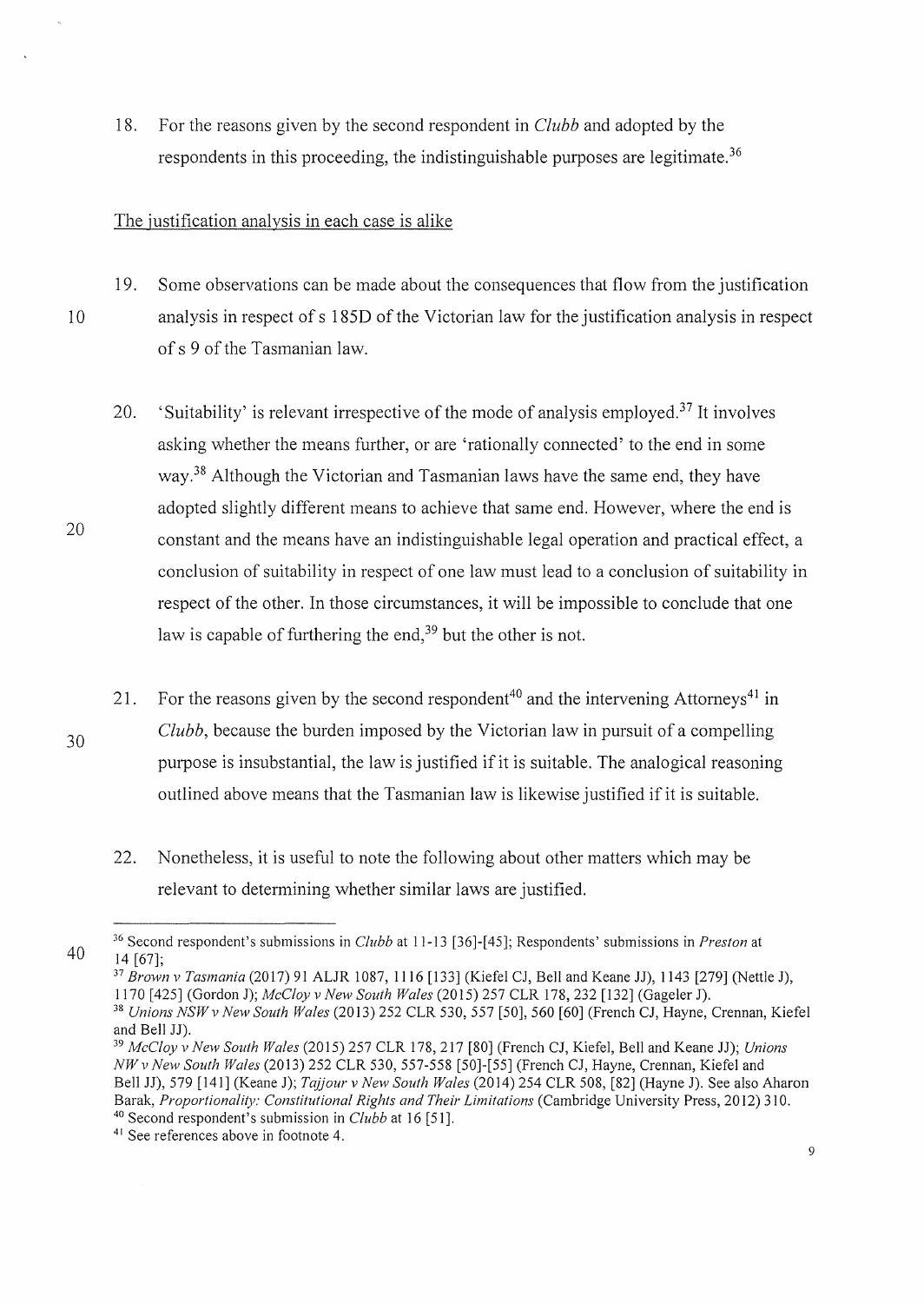- 23. As these concurrent proceedings involve a challenge to two laws with the same purpose but which adopt slightly different means, the inquiry as to 'reasonable necessity' may appear to be 'available [and] appropriate',  $42$  because a comparator is readily available. It is submitted that is not the case: the Victorian law is not an 'alternative', let alone an 'obvious and compelling' alternative, of the Tasmanian law (nor vice versa).
- 10

20

24. The first point may be shortly made. Where, as here, the laws have an indistinguishable legal operation and practical effect, they cannot be said to adopt 'alternative' means.

25. The second point is that, even if the laws could be said to be 'alternatives', neither would be an 'obvious and compelling alternative, reasonably practicable means of achieving the same purpose which has a less restrictive effect on the freedom'.<sup>43</sup>

- 26. The qualification of 'obvious and compelling' was first introduced by Crennan, Kiefel and Bell JJ in *Monis v The Queen*.<sup>44</sup> Chief Justice French later pointed out in *Tajjour v New South Wales* that the qualification prevents courts from 'substituting their own legislative judgments for those of parliaments', and ensures that consideration of alternative means remains merely a tool of analysis.45 It ensures that the choice of a preferred means from within the 'domain of selections' is the 1egislature's.<sup>46</sup>
- 27. In light of those observations, it is submitted that 'obvious and compelling' qualifies the alternative means in two respects. First, it must be 'obvious and compelling' that the alternative is as practicable and as effective as the impugned law. Second, it must be 'obvious and compelling' that the alternative has a significantly<sup>47</sup> less restrictive effect on the freedom.

40

<sup>&</sup>lt;sup>42</sup> Brown v Tasmania (2017) 91 ALJR 1087, 1143 [279] (Nettle J).<br><sup>43</sup> McCloy v New South Wales (2015) 257 CLR 178, 195 [2(B)(3)] (French CJ, Kiefel, Bell and Keane JJ.<br><sup>44</sup> Monis v The Queen (2013) 249 CLR 92, 214 [347]

*Wales* (2015) 257 CLR 178,211 [58] (French CJ, Kiefel, Bell and Keane JJ). 46 *McCloy v New South Wales* (20 15) 257 CLR 178, 217 [82]; *Brown v Tasmania* (20 17) 91 ALJR 1089, 1145

<sup>[286].</sup> 

<sup>47</sup>*Brown v Tasmania* (2017) 91 ALJR 1089, 1144 [282] (Nettle J).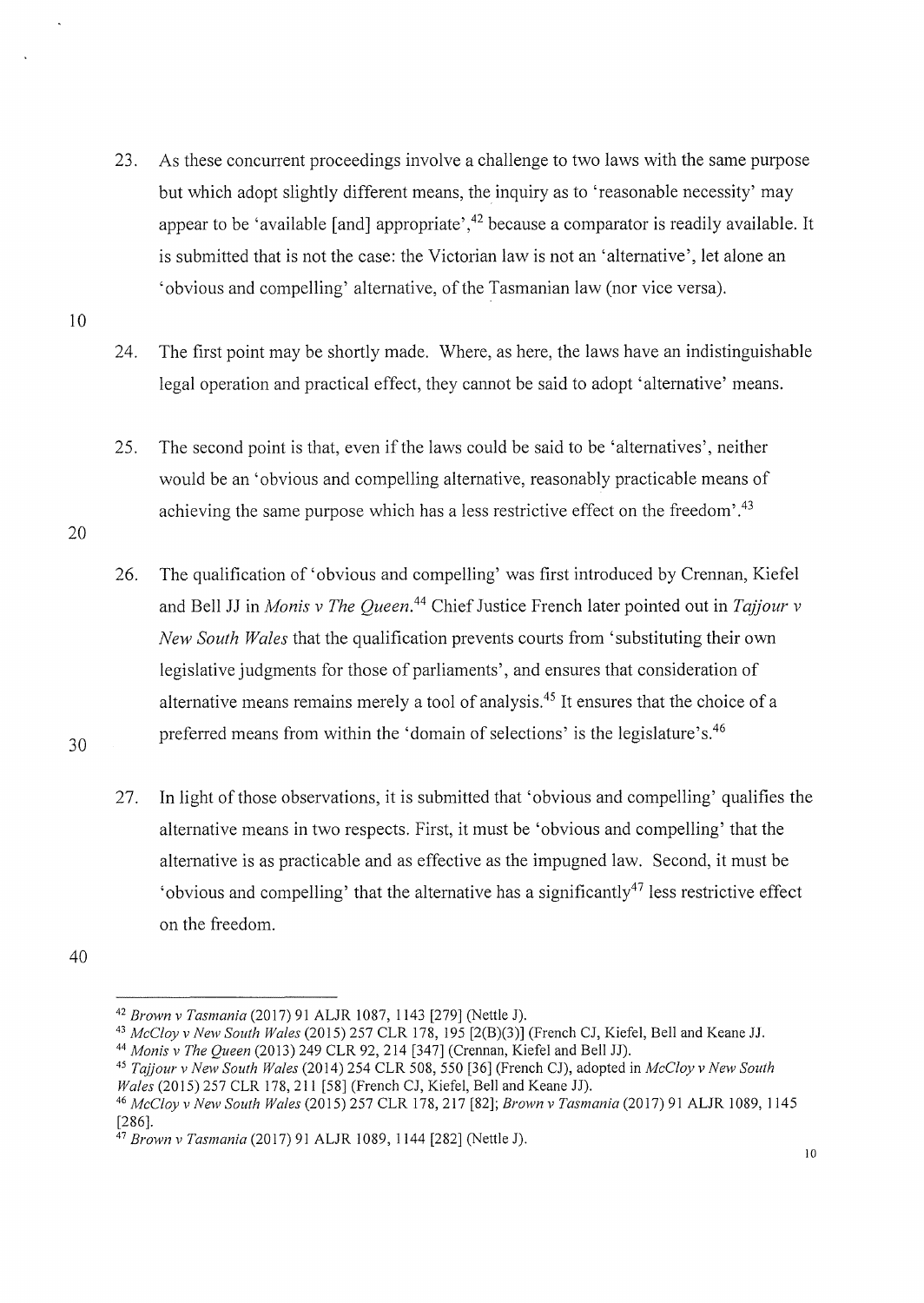- 28. That it should be obvious and compelling that the alternative measure is significantly less restrictive on the freedom flows from the nature of the inquiry<sup>48</sup> and from the fact that the *Lange* test 'does not call for nice judgments as to whether one course is slightly preferable to another' . 49 As Nettle J observed in *Brown,* the inquiry as to necessity neither requires nor permits the Court to 'engage in an assessment of the relative merits of competing legislative models'.<sup>50</sup> To attach the qualification 'obvious and compelling' 10 to both aspects of the test recognises that 'what is necessary is, to a large extent, within the exclusive purview of the Parliament'. <sup>51</sup>
	- 29. Because it cannot be said that the extent of the burden imposed by the Victorian law is greater or lesser than the burden imposed by the Tasmanian law, they cannot be obvious and compelling alternatives to one another. Queensland otherwise adopts the submissions of the second respondent in *Clubb* and of the respondents in this proceeding as to other hypothetical alternatives.<sup>52</sup>
	- 30. The two sides of the scales in the 'adequacy of balance' inquiry are identified by Professor Barak as 'the social importance of the benefit gained by the limiting law and the social importance of preventing harm to the limited constitutional right'.<sup>53</sup> Notwithstanding the difficulties with this particular tool of analysis,<sup>54</sup> it is true that any methodology for answering the third *Lange* question must take account of the importance of the legislative end pursued. 55 Moreover, all formulations of the *Lange*  test have recognised that the extent of the effect on the freedom is relevant.<sup>56</sup> For that reason, in the context of the present proceedings, and irrespective of the analytical method employed, it is instructive to note the analogical consequences that would flow

20

30

40

 $11\,$ 

<sup>&</sup>lt;sup>48</sup> Which is *not* 'a free-ranging inquiry as to whether the legislature should have made different policy choices':<br>McCloy v New South Wales (2017) 91 ALJR 1089, 1117 [139] (Kiefel CJ, Bell and Keane JJ).

<sup>&</sup>lt;sup>49</sup> Coleman v Power (2004) 220 CLR 1, 53 [100] (McHugh J).<br><sup>50</sup> Brown v Tasmania (2017) 91 ALJR 1089, 1143 [282], 1144 [286] (Nettle J).<br><sup>51</sup> Ibid.<br><sup>52</sup> Second respondent's submissions in *Clubb* at 16-18 [54]-[61]; Resp [81]-[97].<br><sup>53</sup> Aharon Barak, *Proportionality: Constitutional Rights and Their Limitations* (Cambridge University Press,

<sup>2012) 349.&</sup>lt;br><sup>54</sup> As to which, see *McCloy v New South Wales* (2015) 257 CLR 178, 235-238 [142]-[150] (Gageler J); *Brown v*<br>Tasmania (2017) 91 ALJR 1089, 1171-1173 [431]-[437] (Gordon J).

<sup>&</sup>lt;sup>55</sup> McCloy v New South Wales (2015) 257 CLR 178, 218 [86] (French CJ, Kiefel, Bell and Keane JJ).<br><sup>56</sup> McCloy v New South Wales (2015) 257 CLR 178, 218 [83] (French CJ, Kiefel, Bell and Keane JJ).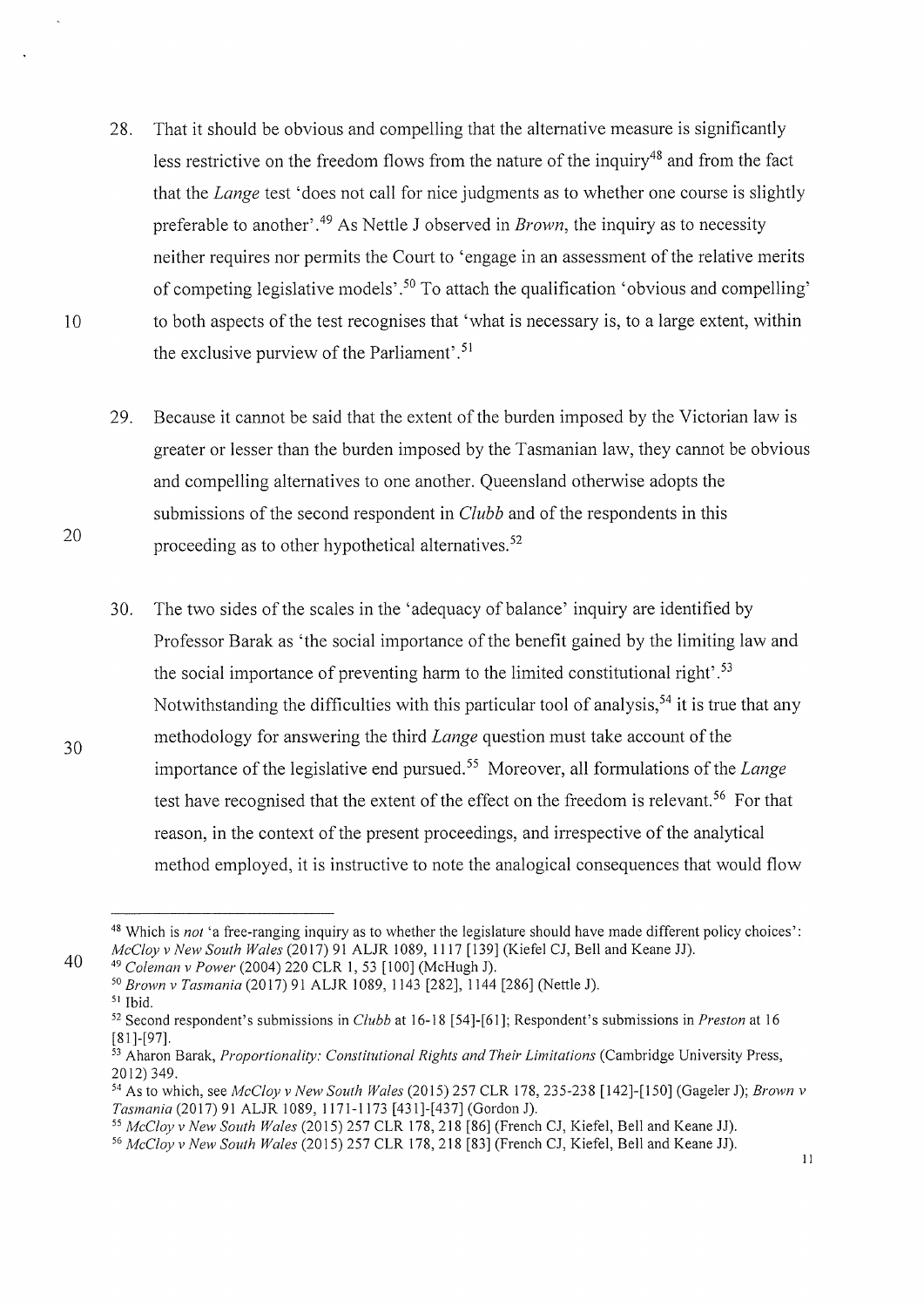(for example) for the Tasmanian law if it were considered that the Victorian law was 'adequately balanced'.

- 31. As to the first scale, Professor Barak suggests that the importance of the purpose of legislation is gauged by reference to the 'normative' or 'value' structure of each legal system.<sup>57</sup> The normative or value structure of the legal system of each Australian 10 jurisdiction is, and must be, the same. It follows that the importance of the purpose of the Victorian law is indistinguishable from the importance of the purpose of the Tasmanian law.
- 20 32. The Tasmanian legislature was entitled to act, as it did, by reference to evidence of a social issue in Victoria.<sup>58</sup> It is open to the legislatures of the different States to act in response to experiences interstate, just as it is open to them to act 'prophylactically' or in response to inferred legislative imperatives. 5 9 Accordingly, even if no clinic within Tasmania had experienced problems of the duration and extent of those experienced by the Fertility Control Clinic in East Melbourne, the importance of the purpose of each law would remain the same.
	- 33. Gauged by reference to the normative structure of the legal system, the social importance of the impugned laws' purposes – essentially, to prevent persons causing harm to others  $-$  is indisputably high.
- 34. As to the second scale, given that the implied freedom derives from the Constitution, its importance is constant throughout Australia. Further, for the reasons given above, the extent of the burdens imposed by the Victorian and Tasmanian laws is relevantly indistinguishable. It follows that the importance of preventing limitations to the same 40 extent upon the free flow of political communication will be the same, regardless of where in Australia the limitation applies.

<sup>&</sup>lt;sup>57</sup> Aharon Barak, *Proportionality: Constitutional Rights and Their Limitations* (Cambridge University Press, 2012) 349.<br><sup>58</sup> Respondents' submissions in *Preston* at 6 [36].<br><sup>59</sup> *Brown v Tasmania* (2017) 91 ALJR 1089, 1145 [288] (Nettle J); *McCloy v New South Wales* (2015) 257 CLR

<sup>178, 262 [233] (</sup>Nettle J).